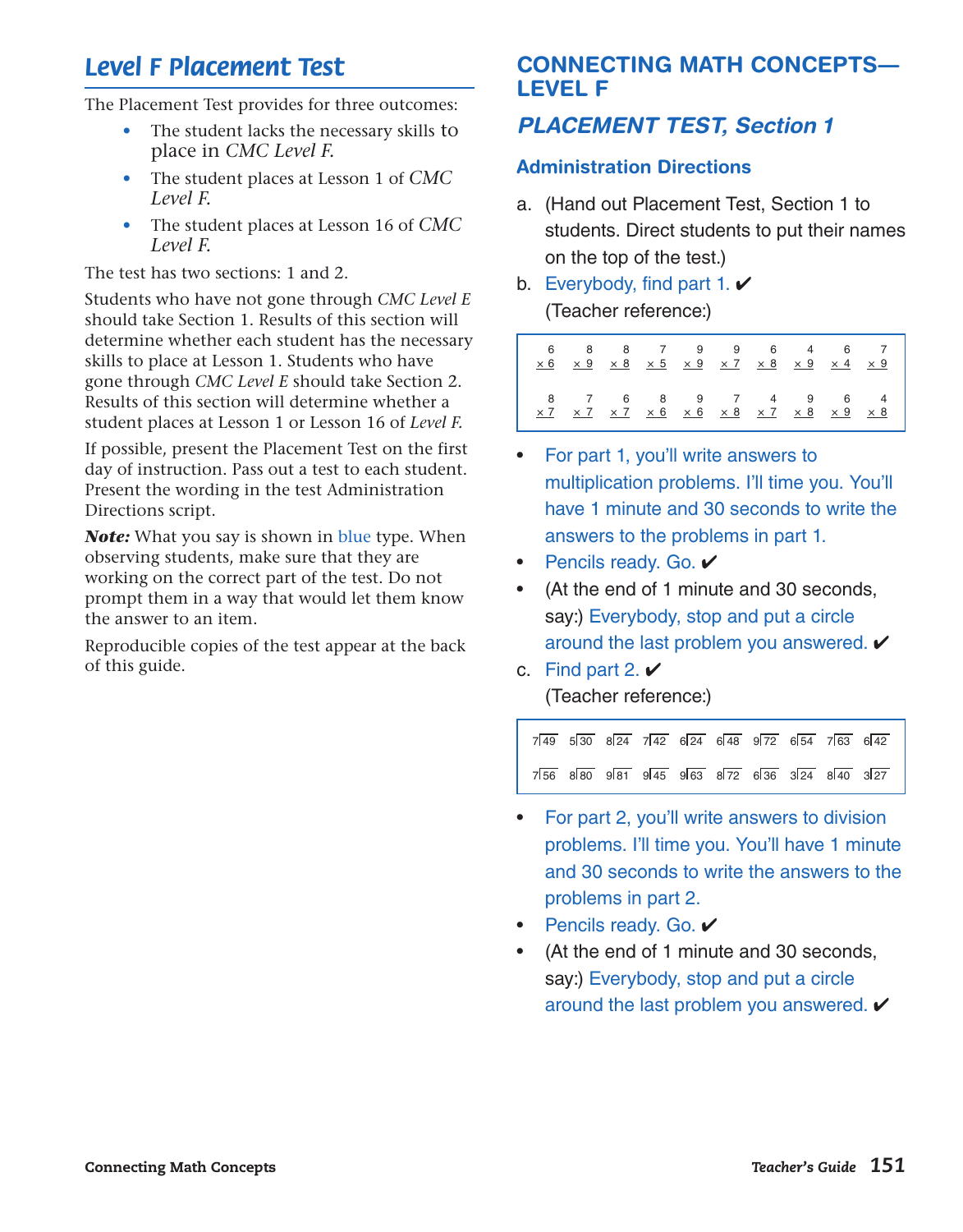## d. Find part 3.  $\vee$

(Teacher reference:)



**a. b. c. d.**

- Touch line A.
- Write 1 thousand 92 on line A.  $\checkmark$
- Touch line B.  $\checkmark$
- Write 18 thousand 400 on line B.  $\vee$
- Write 9 thousand 2 on line C.  $\checkmark$
- Write 14 thousand 60 on line  $D \times$
- e. Work the problems in parts 4 and 5 on your own. Pencils down when you're finished. ✔ (Teacher reference:)



 (Collect and score Placement Test, Section 1.)

| Part   | <b>Pass</b>       | <b>Not Pass</b>                                         |
|--------|-------------------|---------------------------------------------------------|
| Part 1 | $0$ to 3 errors   | 4 or more errors<br>(including problems)<br>not worked) |
| Part 2 | $0$ to $3$ errors | 4 or more errors<br>(including problems)<br>not worked) |
| Part 3 | $0$ or 1 error    | 2 or more errors                                        |
| Part 4 | $0$ or $1$ error  | 2 or more errors                                        |
| Part 5 | $0$ or 1 error    | 2 or more errors                                        |

## **PASSING CRITERIA FOR EACH PART**

## PLACEMENT CRITERIA

| Students who fail 3 or | Administer the CMC      |
|------------------------|-------------------------|
| more parts:            | Level E Placement Test. |
| Students who pass 3 or | Begin CMC Level F at    |
| more parts:            | Lesson 1.               |

# **CONNECTING MATH CONCEPTS-**LEVEL F

# *PLACEMENT TEST, Section 2*

## Administration Directions

- a. (Hand out Placement Test, Section 2 to students. Direct students to put their names on the top of the test.)
- This is a test. Listen carefully and do your best work.
- b. Touch part 1.  $\vee$ (Teacher reference:)



- You'll write the fraction for each description. Read each description to yourself, and write the fraction. Pencils down when you're finished.  $\checkmark$ (Observe but do not give feedback.)
- c. Touch part 2.  $\vee$ (Teacher reference:)



• Work all the division problems. Pencils down when you're finished. (Observe but do not give feedback.)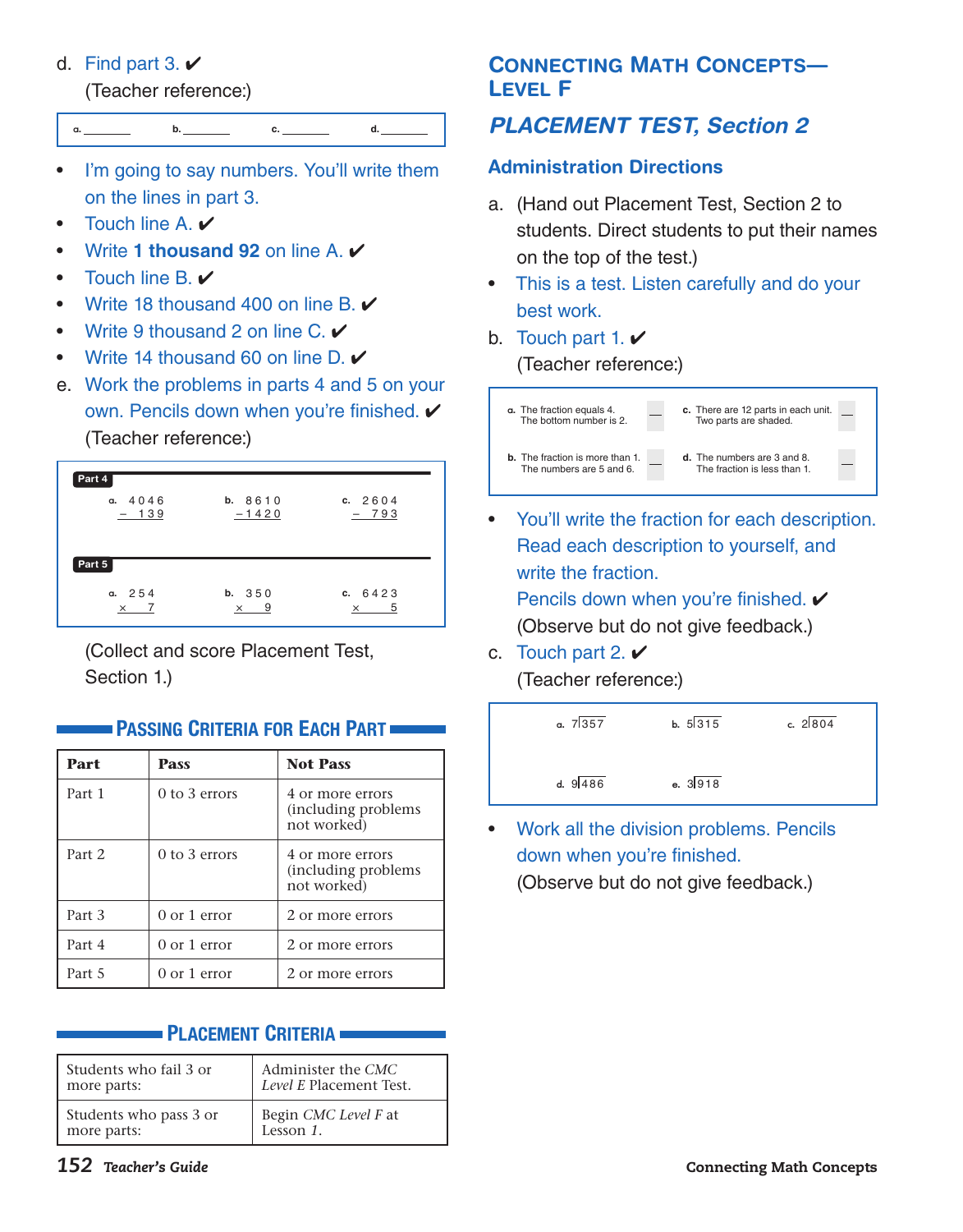### d. Touch part 3.  $\vee$

(Teacher reference:)

**a.**  $\frac{2}{7}$  $\frac{2}{7}$  ×  $\frac{1}{4}$  =  $-$  =  $$ **b.**  $\frac{1}{8}$  $\frac{1}{8} \times \frac{6}{8} =$ =

- The second fraction in each problem equals 1. You'll complete the fraction that equals 1 and then multiply. Below, you'll write a simple equation for the fractions that are equal. Work all the problems. Pencils down when you're finished. (Observe but do not give feedback.)
- e. Touch part 4.  $\vee$

### (Teacher reference:)



• For each sentence, you'll make a number family with two letters and a number. Read each sentence to yourself and make the families.

 Pencils down when you're finished. (Observe but do not give feedback.)

f. Touch part 5.  $\vee$ 

(Teacher reference:)

| a. $\frac{3}{4} \times \frac{1}{8} =$ - | <b>b.</b> $\frac{12}{5} + \frac{2}{2} =$ - | <b>c.</b> $\frac{18}{4} + \frac{4}{4} =$ - |
|-----------------------------------------|--------------------------------------------|--------------------------------------------|
| d. $\frac{8}{8} + \frac{7}{9} =$ -      | e. $\frac{20}{3} - \frac{10}{3} =$ -       | f. $\frac{9}{2} \times \frac{5}{2} =$ -    |

If you can't work a problem the way it is written, cross it out. Then work the rest of the problems.

 Pencils down when you're finished. (Observe but do not give feedback.)

g. (Collect and score Placement Test, Section 2.)

### SCORING THE TEST

| <b>Scoring Chart</b> | <b>Points</b>       |   |
|----------------------|---------------------|---|
| Part 1               | 1 for each item     |   |
| Part 2               | 1 for each item     | 5 |
| Part 3               | 1 for each equation | 4 |
| Part 4               | 1 for each item     |   |
| Part 5               | 6                   |   |
|                      | 23                  |   |

## **PLACEMENT CRITERIA =**

| Students who score 19 | Begin CMC Level F at |
|-----------------------|----------------------|
| points or more:       | Lesson 16            |
| Students who score 18 | Begin CMC Level F at |
| points or less:       | Lesson 1             |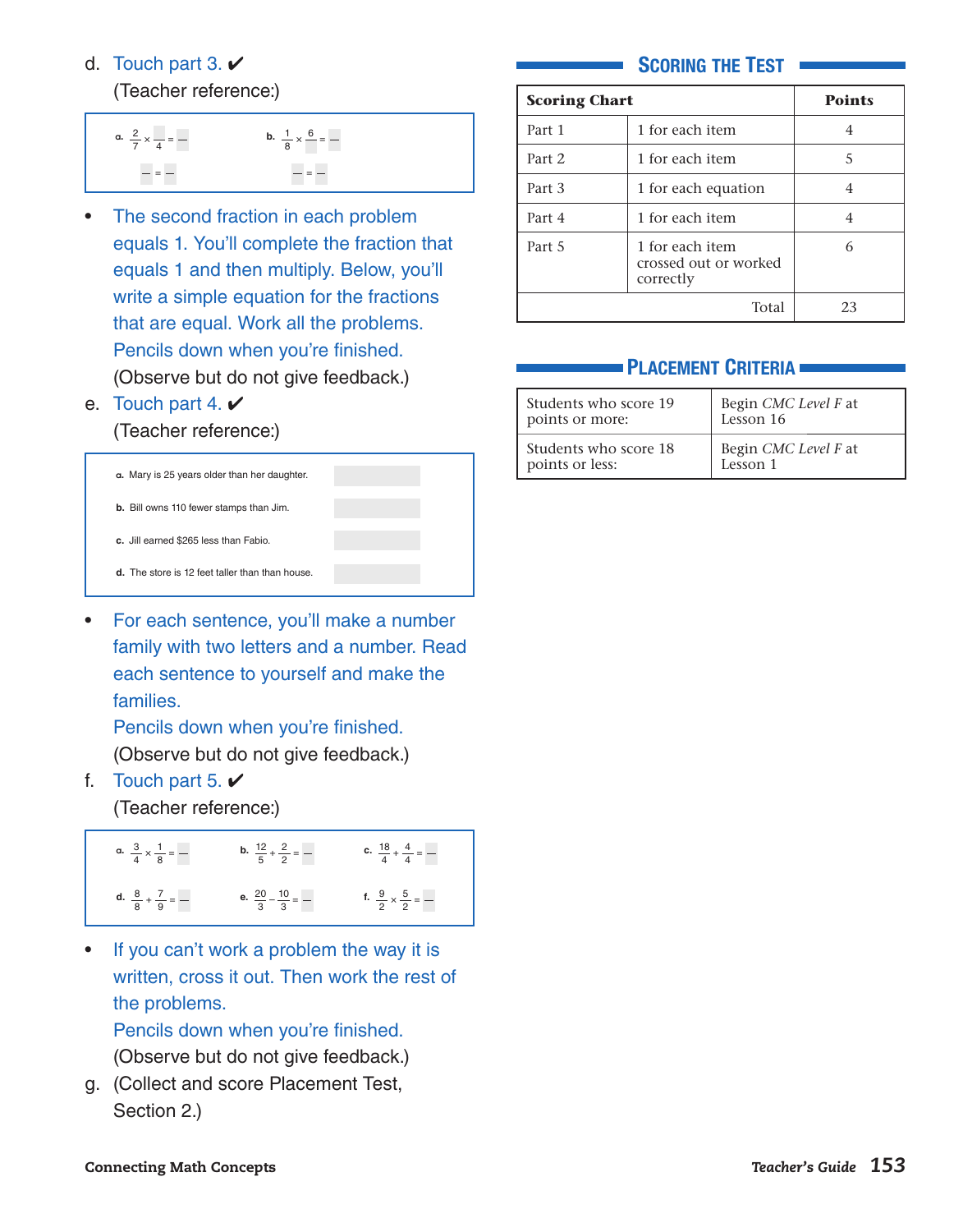| errors |                                         |  |  |                      |            |                                                      |                                                                                                                |                |  |
|--------|-----------------------------------------|--|--|----------------------|------------|------------------------------------------------------|----------------------------------------------------------------------------------------------------------------|----------------|--|
| Part 1 |                                         |  |  |                      |            |                                                      |                                                                                                                |                |  |
|        |                                         |  |  |                      |            |                                                      |                                                                                                                |                |  |
| Part 2 |                                         |  |  |                      |            |                                                      |                                                                                                                |                |  |
|        |                                         |  |  |                      |            | $7\overline{49}$ 530 824 742 624 648 972 654 763 642 |                                                                                                                |                |  |
|        |                                         |  |  |                      |            | $7\overline{56}$ 880 981 945 963 872 636 324 840 327 |                                                                                                                |                |  |
| Part 3 |                                         |  |  |                      |            |                                                      |                                                                                                                |                |  |
|        | $\mathsf{b}$ .<br>a. <u>___________</u> |  |  | $c.$ $\qquad \qquad$ |            |                                                      | d. Designed a series of the series of the series of the series of the series of the series of the series of th |                |  |
| Part 4 | a. $4046$<br><u> 1 3 9</u>              |  |  | b. 8610<br>$-1420$   |            |                                                      | c. $2604$<br>793                                                                                               |                |  |
|        | Part 5<br>a. $254$<br>$\times$ 7        |  |  | <b>b.</b> 350        | $\times$ 9 |                                                      | $\times$                                                                                                       | c. $6423$<br>5 |  |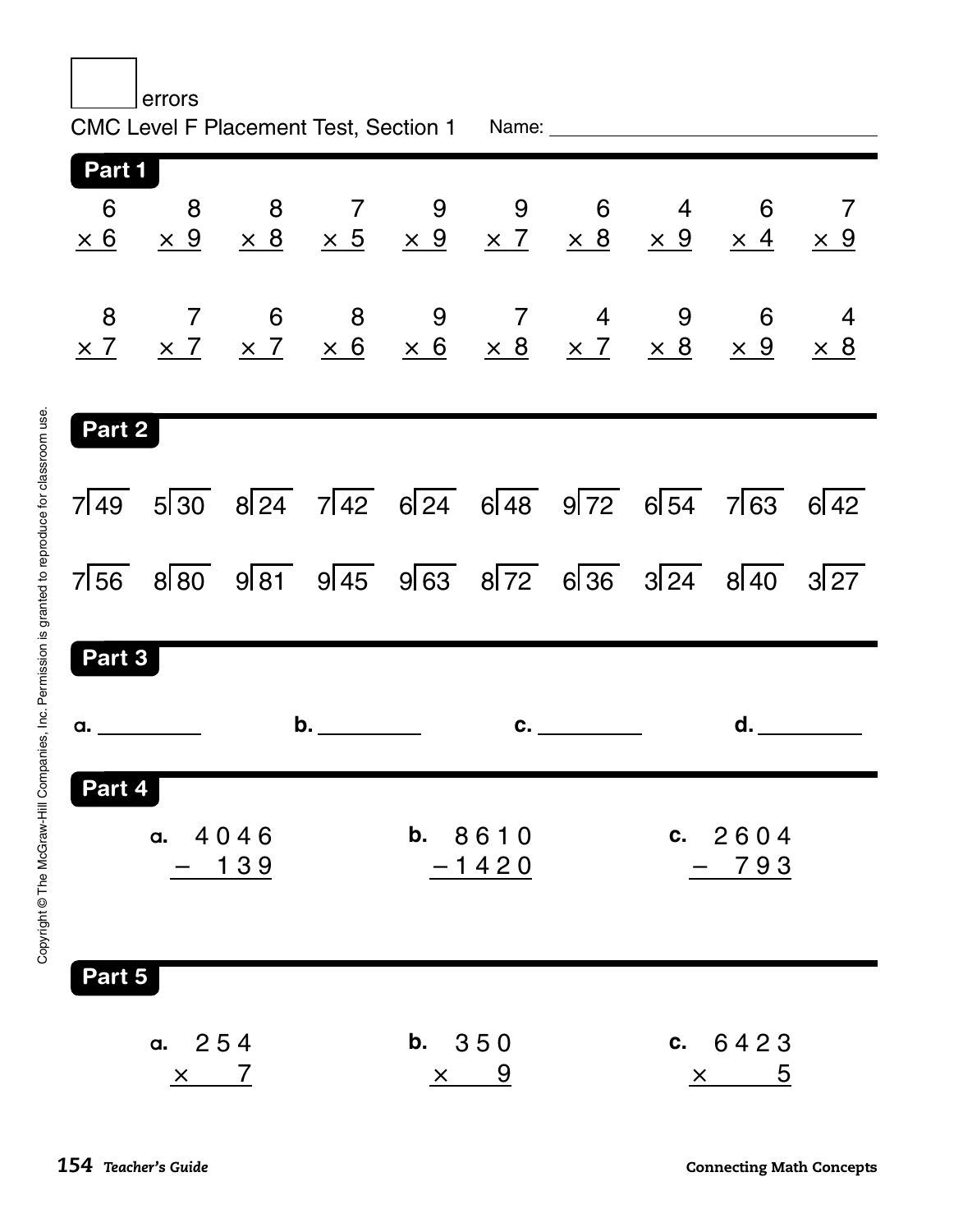errors

|                                                                    | <b>CMC Level F Placement Test, Section 2</b><br>Name:              |            |  |  |  |  |  |
|--------------------------------------------------------------------|--------------------------------------------------------------------|------------|--|--|--|--|--|
| Part 1<br>Write the fraction for each description.                 |                                                                    |            |  |  |  |  |  |
| a. The fraction equals 4.<br>The bottom number is 2.               | c. There are 12 parts in each unit.<br>Two parts are shaded.       |            |  |  |  |  |  |
| <b>b.</b> The fraction is more than 1.<br>The numbers are 5 and 6. | <b>d.</b> The numbers are 3 and 8.<br>The fraction is less than 1. |            |  |  |  |  |  |
| Part 2<br>Work each problem.                                       |                                                                    |            |  |  |  |  |  |
| a. 7357                                                            | b. $5 315$                                                         | c. $2 804$ |  |  |  |  |  |
| d. 9486                                                            | e. 3918                                                            |            |  |  |  |  |  |

Part 3

Complete the fraction that equals 1. Then multiply. Complete the simple equation below.

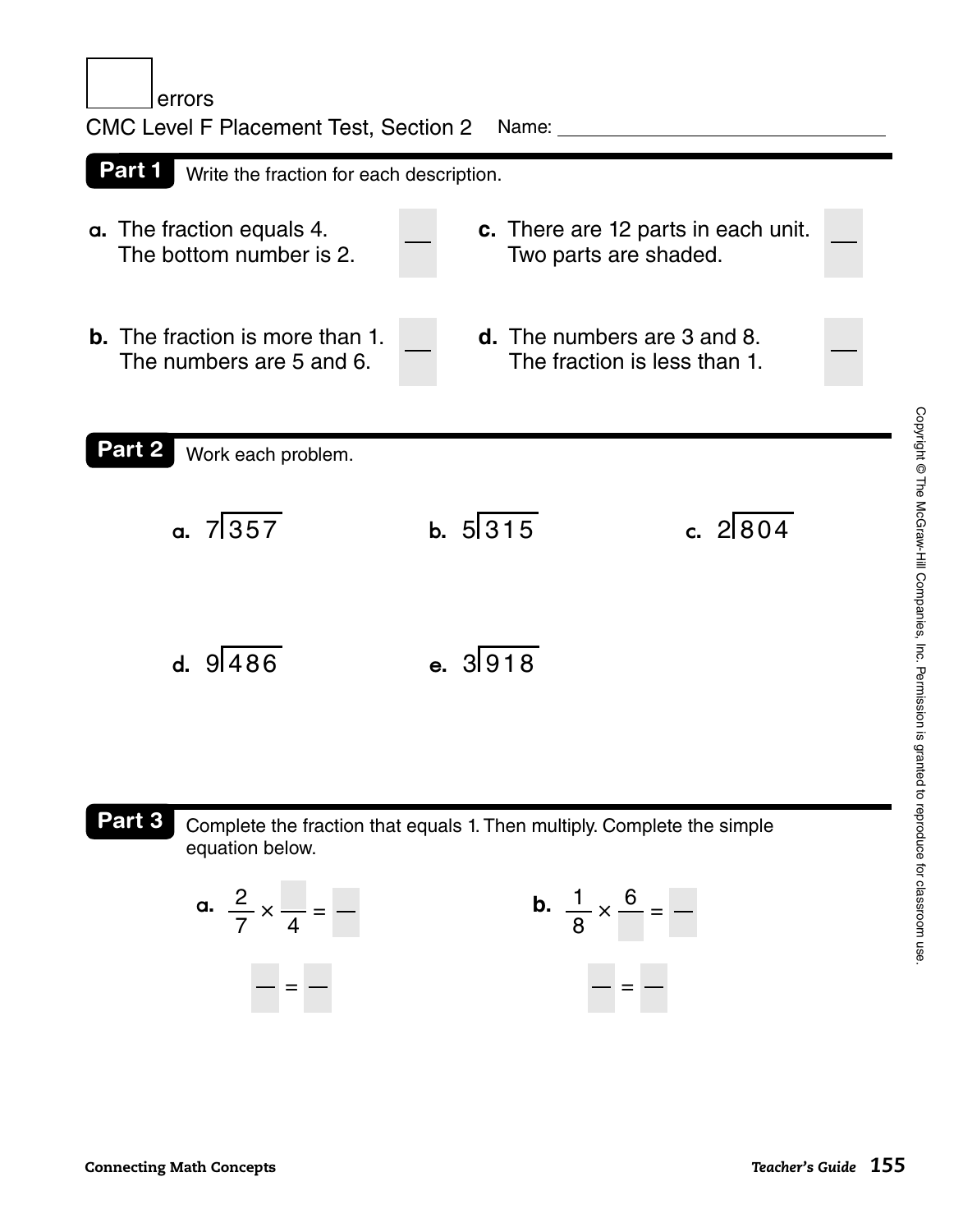



| a. $\frac{3}{4} \times \frac{1}{8} =$ - | <b>b.</b> $\frac{12}{5} + \frac{2}{2} =$ -  | <b>c.</b> $\frac{18}{4} + \frac{4}{4} =$ -     |
|-----------------------------------------|---------------------------------------------|------------------------------------------------|
| d. $\frac{8}{8} + \frac{7}{9} =$ -      | <b>e.</b> $\frac{20}{3} - \frac{10}{3} =$ - | <b>f.</b> $\frac{9}{2} \times \frac{5}{2} =$ - |